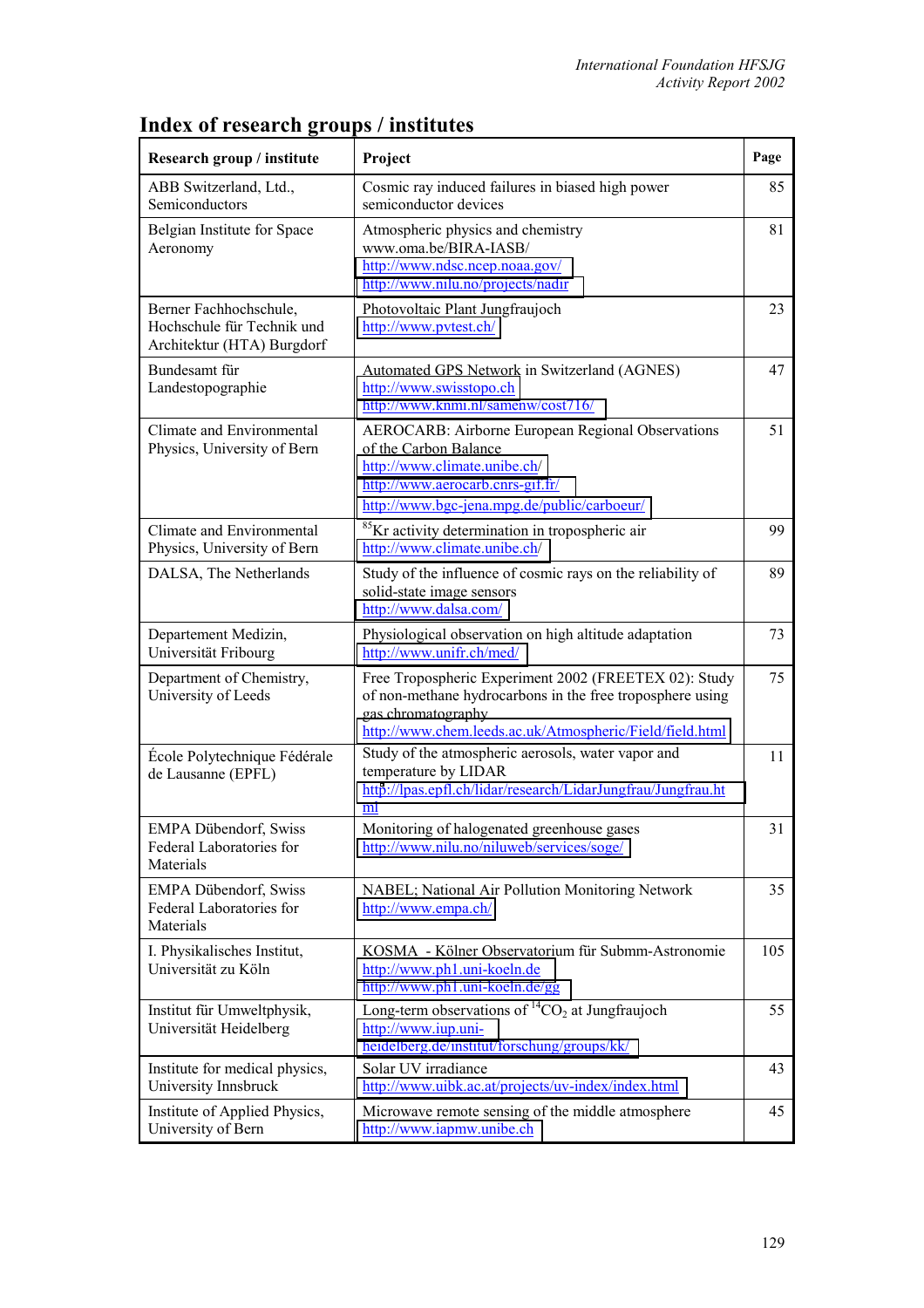| Research group / institute                                                                      | Project                                                                                                                                                                                                                                                  | Page |
|-------------------------------------------------------------------------------------------------|----------------------------------------------------------------------------------------------------------------------------------------------------------------------------------------------------------------------------------------------------------|------|
| Institute of Applied Physics,<br>University of Bern                                             | Solar Sub-Millimeter Flare Observations with KOSMA<br>http://www.iapmw.unibe.ch/                                                                                                                                                                         | 109  |
| Institute of Astrophyiscs and<br>Geophysics, Université de<br>Liège                             | High resolution, solar infrared Fourier Transform<br>Spectrometry. Application to the study of the Earth<br>atmosphere<br>http://sunset.astro.ulg.ac.be/girpas/girpasf.html/<br>http://www.nilu.no/nadir/<br>ftp://ozone.wwb.noaa.gov/pub/ndsc/jungfrau/ | 5    |
| Institute of Physiology,<br>University of Zurich                                                | Applied physiology: Physiological responses to high<br>altitude exposure<br>http://www.unizh.ch/physiol/index.shtml                                                                                                                                      | 71   |
| Istituto di Radioastronomia -<br>CNR, sezione di Firenze                                        | <b>TIRGO</b><br>Tirgo home page www.arcetri.astro.it/irlab/tirgo:<br>Tirgo data archive http://tirgo.arcetri.astro.it/                                                                                                                                   | 111  |
| Labor für Radio- und<br>Umweltchemie der Universität<br>Bern und des Paul Scherrer<br>Instituts | Palaeo atmospheric chemistry studies using high-altitude<br>glacier firn and ice cores<br>http://lch.web.psi.ch/                                                                                                                                         | 103  |
| Laboratory of Atmospheric<br>Chemistry, Paul Scherrer<br>Institut                               | The Global Atmosphere Watch Aerosol Program at the<br>Jungfraujoch<br>www.psi.ch/gaw<br>http://www.psi.ch/lac                                                                                                                                            | 37   |
| MeteoSwiss, Payerne                                                                             | Global Atmosphere Watch Radiation Measurements<br>http://www.meteoswiss.ch/                                                                                                                                                                              | 17   |
| Physikalisches Institut,<br>Universität Bern                                                    | Neutron Monitors - Study of solar and galactic cosmic<br>rays<br>http://kspc4.unibe.ch/nm<br>http://www.phim.unibe.ch/cr/index.html                                                                                                                      | 95   |
| Physikalisches Institut,<br>Universität Bern                                                    | SONTEL - Solar Neutron Telescope for the identification<br>and the study of high-energy neutrons produced in<br>energetic eruptions at the Sun<br>http://kspc4.unibe.ch/sontel.html/<br>http://www.phim.unibe.ch/cr/index.html                           | 113  |
| Physikalisch-Meteorologisches<br>Observatorium Davos, World<br><b>Radiation Center</b>          | Solar and terrestrial radiation measurements<br>http://www.pmodwrc.ch/                                                                                                                                                                                   | 65   |
| Relaisgemeinschaft HB9F Bern                                                                    | Operation of a 70 cm amateur beacon transmitter, operation<br>of a 23 cm voice repeater station, study of high frequency<br>propagation conditions.<br>http://www.relais-hb9f.ch                                                                         | 69   |
| Section for Environmental<br>Radioactivity<br>Swiss Federal Office of Public<br>Health          | RADAIR: An Automatic Network for Air Radioactivity<br>Monitoring<br>http://www.bag.admin.ch/strahlen/ionisant/radio_env/docu<br>mentation/d/document2001.php                                                                                             | 91   |
| University of Zürich,<br>Department of Geography,<br>Glaciology and<br>Geomorphodynamics Group  | Measurement and modelling of rock-surface temperatures<br>in steep alpine rock faces<br>http://www.geo.unizh.ch/                                                                                                                                         | 59   |
| Versuchsanstalt für Wasserbau,<br>Hydrologie und Glaziologie,<br>ETH Zentrum, Zürich            | Forecasting the time of breaking off of large ice masses<br>from hanging glaciers<br>http://www.yaw.ethz.ch/                                                                                                                                             | 61   |

International Foundation HFSJG: <http://www.ifjungo.ch/>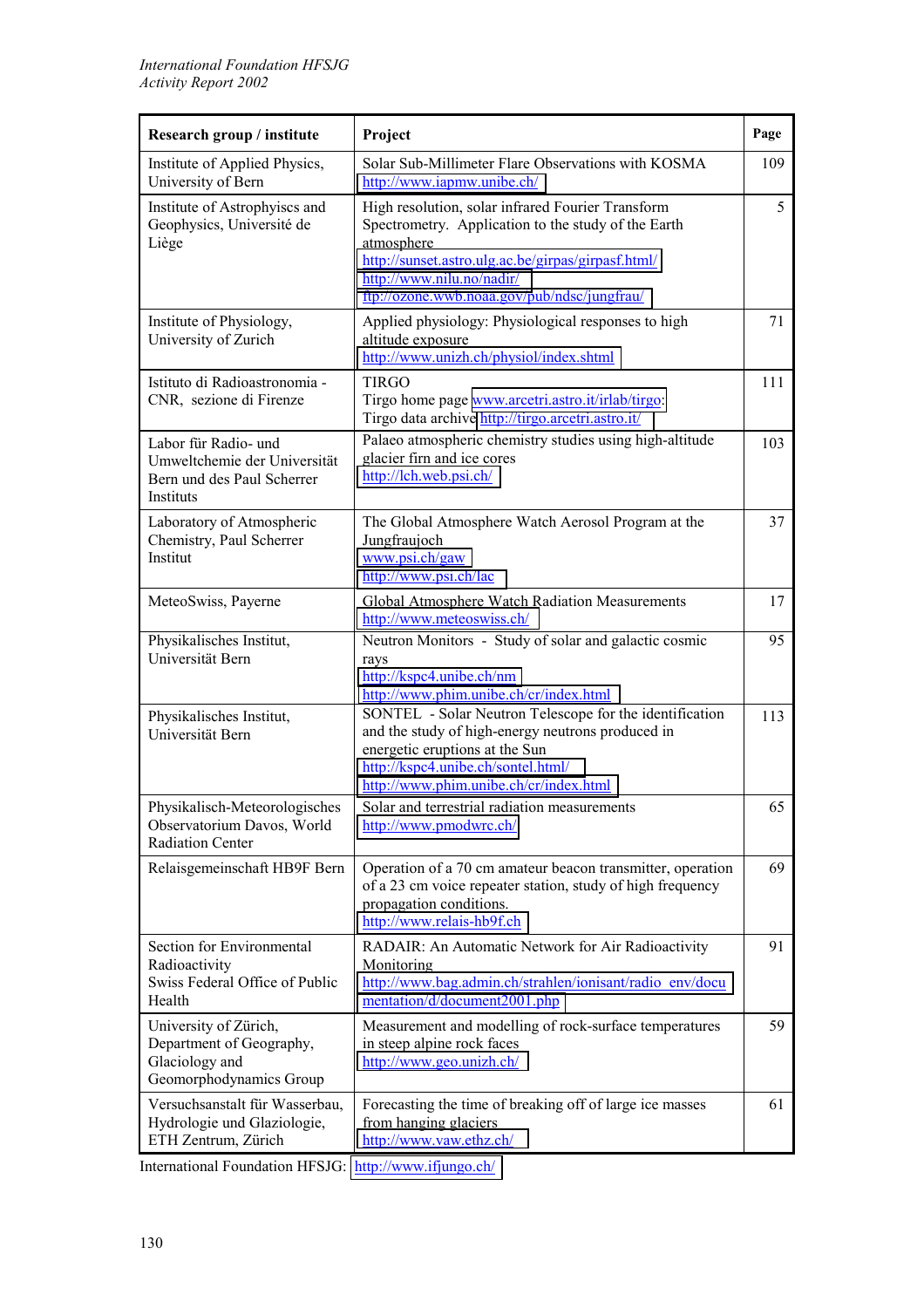## **Index of projects**

| Project                                                                                                                                                                                                                                                  | Research group / institute                                                                     | Page |
|----------------------------------------------------------------------------------------------------------------------------------------------------------------------------------------------------------------------------------------------------------|------------------------------------------------------------------------------------------------|------|
| AEROCARB: Airborne European Regional Observations of<br>the Carbon Balance<br>http://www.climate.unibe.ch/<br>http://www.aerocarb.cnrs-gif.fr/<br>http://www.bgc-jena.mpg.de/public/carboeur/                                                            | Climate and Environmental<br>Physics, University of Bern                                       | 51   |
| Applied physiology: Physiological responses to high altitude<br>exposure<br>http://www.unizh.ch/physiol/index.shtml                                                                                                                                      | Institute of Physiology,<br>University of Zurich                                               | 71   |
| Atmospheric physics and chemistry<br>www.oma.be/BIRA-IASB/<br>http://www.ndsc.ncep.noaa.gov/<br>http://www.nilu.no/projects/nadir                                                                                                                        | Belgian Institute for Space<br>Aeronomy                                                        | 81   |
| Automated GPS Network in Switzerland (AGNES)<br>http://www.swisstopo.ch<br>http://www.knmi.nl/samenw/cost716/                                                                                                                                            | Bundesamt für<br>Landestopographie                                                             | 47   |
| Cosmic ray induced failures in biased high power<br>semiconductor devices                                                                                                                                                                                | ABB Switzerland, Ltd.,<br>Semiconductors                                                       | 85   |
| Forecasting the time of breaking off of large ice masses from<br>hanging glaciers<br>http://www.vaw.ethz.ch/                                                                                                                                             | Versuchsanstalt für<br>Wasserbau, Hydrologie und<br>Glaziologie,<br>ETH Zentrum, Zürich        | 61   |
| Free Tropospheric Experiment 2002 (FREETEX 02): Study of<br>non-methane hydrocarbons in the free troposphere using gas<br>chromatography<br>http://www.chem.leeds.ac.uk/Atmospheric/Field/field.html                                                     | Department of Chemistry,<br>University of Leeds                                                | 75   |
| Global Atmosphere Watch Aerosol Program at the<br>Jungfraujoch<br>www.psi.ch/gaw<br>http://www.psi.ch/lac                                                                                                                                                | Laboratory of Atmospheric<br>Chemistry, Paul Scherrer<br>Institut                              | 37   |
| Global Atmosphere Watch Radiation Measurements<br>http://www.meteoswiss.ch/                                                                                                                                                                              | MeteoSwiss, Payerne                                                                            | 17   |
| High resolution, solar infrared Fourier Transform<br>Spectrometry. Application to the study of the Earth<br>atmosphere<br>http://sunset.astro.ulg.ac.be/girpas/girpasf.html/<br>http://www.nilu.no/nadir/<br>ftp://ozone.wwb.noaa.gov/pub/ndsc/jungfrau/ | Institute of Astrophyiscs and<br>Geophysics, Université de<br>Liège                            | 5    |
| KOSMA - Kölner Observatorium für Submm-Astronomie<br>http://www.ph1.uni-koeln.de<br>http://www.ph1.uni-koeln.de/gg                                                                                                                                       | I. Physikalisches Institut,<br>Universität zu Köln                                             | 105  |
| <sup>85</sup> Kr activity determination in tropospheric air<br>http://www.climate.unibe.ch/                                                                                                                                                              | Climate and Environmental<br>Physics, University of Bern                                       | 99   |
| Long-term observations of ${}^{14}CO_2$ at Jungfraujoch<br>http://www.iup.uni-<br>heidelberg.de/institut/forschung/groups/kk/                                                                                                                            | Institut für Umweltphysik,<br>Universität Heidelberg                                           | 55   |
| Measurement and modelling of rock-surface temperatures in<br>steep alpine rock faces<br>http://www.geo.unizh.ch/                                                                                                                                         | University of Zürich,<br>Department of Geography,<br>Glaciology and<br>Geomorphodynamics Group | 59   |
| Microwave remote sensing of the middle atmosphere<br>http://www.iapmw.unibe.ch                                                                                                                                                                           | Institute of Applied Physics,<br>University of Bern                                            | 45   |